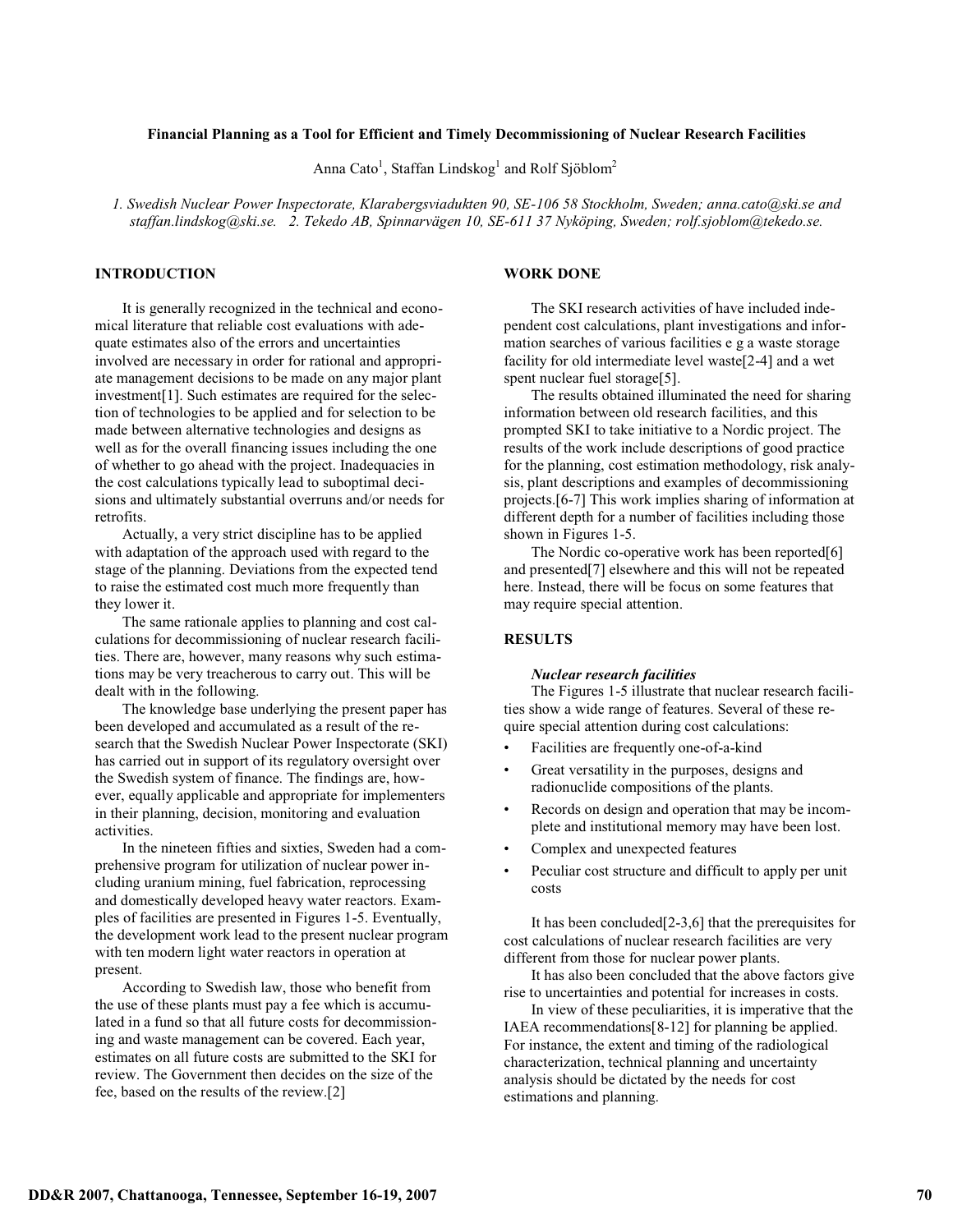

### *Radiological characterization*

The need for radiological characterization can hardly be over emphasized. However, it is frequently the case that little differentiation is made with regard to the purpose different characterizations. Appropriate approaches in this regard can be found in References [13-14] where clear distinction is made between on one hand the characterization needed for the actual work, and on the other that needed for the planning.

In technical literature, it is frequently the technical planning that is being described. However, the basis for planning should comprise technical prerequisites as well as cost estimates, including the estimated errors[1], since the choices made should be based on a combination of "price" and "quality".

The radiological characterization for cost estimation purposes should thus be sufficiently thorough to enable the analyses needed, yet not forestall the characterization for the actual work which might be decades away.

Consequently, requirements should be identified for the decision base needed and appropriate statistics worked out for the strategy of the measuring.

A good illustration of this is the radiological characterization and methodology selection for the decommissioning of the Active Central Laboratories (ACL) at Studsvik.[15-16], see Figure 1. This facility was used for reprocessing and mixed oxide fuel laboratory scale investigations and other purposes, and consequently the alpha to gamma ratio is much higher than in most other facilities.

Thus, an important strategic decision is whether to decontaminate and measure or strip the concrete using e g Bolero equipment. According to [15], the former method was used and the cost for radiological measurements and consultants constituted more than 50 % of the total cost.

Figure 1. The Central Active Laboratory (ACL) at Studsvik was part of the early Swedish domestic concept with natural uranium fuel, heavy water moderation, reprocessing and mixed oxide fuel. It was used for laboratory scale reprocessing and preparation of mixed oxide fuel. The main hall was intended for a mixed oxide fuel pilot plant but no such plant was ever built.

The laboratory was built during 1959 to 1963 and was decommissioned during 1998 to 2006. It had a total floor area of 14 200 square meters. The Figure is an artist's view.

#### *Methodology selection*

There are many vendors around who offer various more or less sophisticated techniques. However, it is frequently difficult to find unbiased and comparative information on the relative merits of various techniques and on the appropriate level of sophistication to be applied.

Plant owners that own only few facilities and do decommissioning projects at large intervals in time may easily be at disadvantage in relation to the vendors. It is therefore necessary that plant owners search for similar cases in the literature and exchange information with other plant owners.

A good example of this is the storage for old intermediate level waste at Studsvik where overcoring was planned for the removal of the contaminated pipe storage positions, see Figure 2. Literature searches[2-3] unveiled that a similar facility existed at the Argonne National Laboratories in the US and that e g contaminated drill fluid had been lost in "rat holes" in the concrete. This initial study was later supplemented by an in depth investigation at the site.[4]



Figure 2. Layout of the storage for old intermediate level waste at Studsvik, artist's view. The thickness of the concrete in the pipe positions is three meters.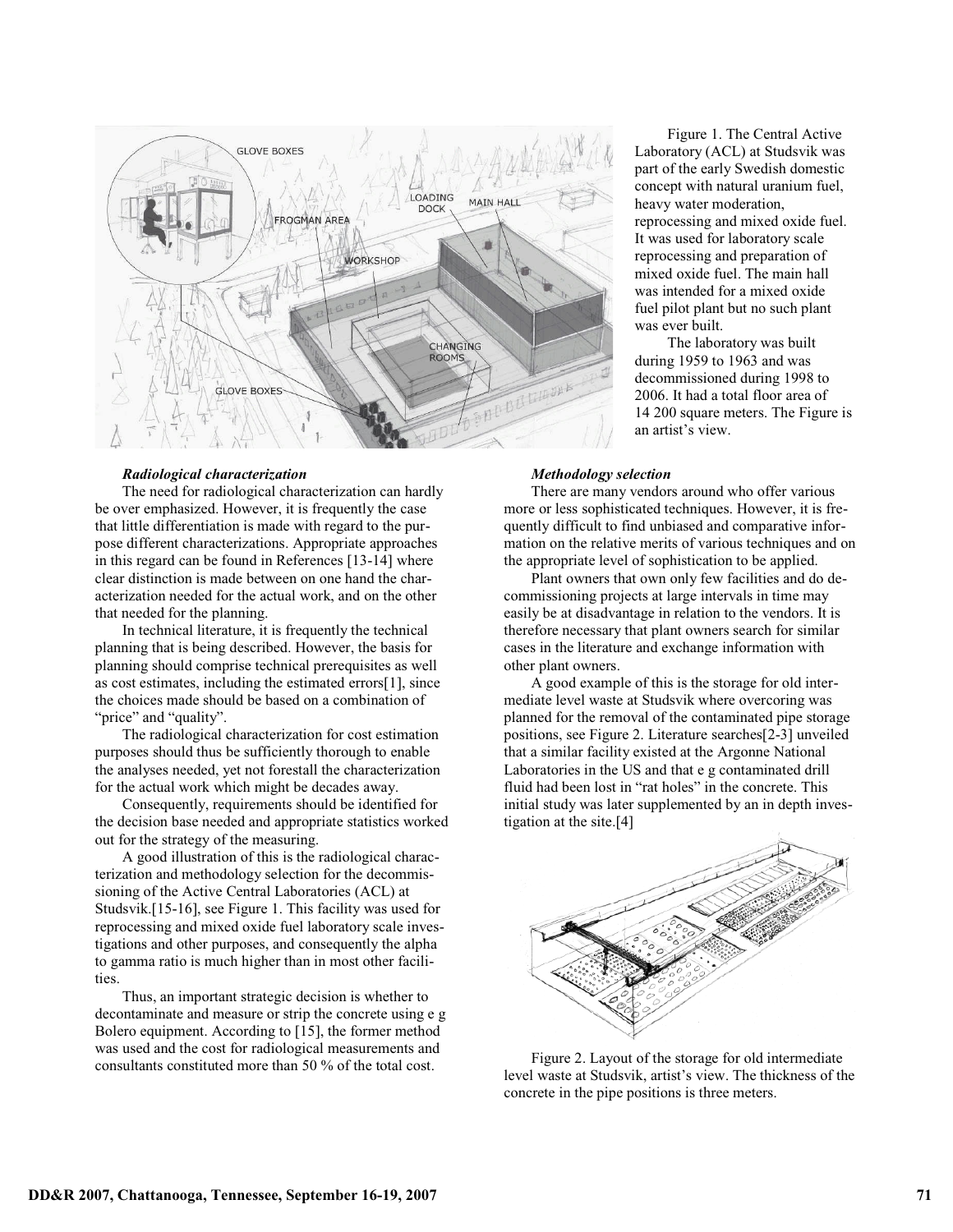### *Financial risk analysis*

Frequently, a large fraction of the incurred cost has come as a surprise during the actual decommissioning work. There are several reasons for the appearance of such cost raisers, some of which may be very difficult to avoid such as hidden contamination.

However, there are patterns in the appearances of financial risks in essentially the same way as there are patterns in the probably much more studied technical risks. Thus, financial risks may be approached using the same kinds of methodologies as in safety work, i e risk identification and risk analysis. In conventional safety and plant reliability work it is frequently the systematic exploration of implications of risk indications as well as self inspections that have the largest potential for improvement, and the case is probably similar for financial risks.

One such example is given by the interim store for spent nuclear fuel at Studsvik, see Figure 3. Technical studies in combination with literature search and risk identification uncovered that the design is a single containment one. Modern standards call for double containment with leak detection inbetween. Leakage of fuel tank water to the ground water is unlikely, but cannot be ruled out. It should therefore be included in the uncertainty discussion in conjunction with the cost estimation of the decommissioning of the facility.[2]

Risk management and uncertainty analysis should thus be an integral part of the planning and cost calculations for any decommissioning project. According to [7], the process should include the following steps:

- "Brainstorming mode" and identification of risks
- Analysis of the risks and assessment of their significance
- Selection of those that need to be included and managed
- Action plan for how to manage
- Monitoring of the risks



Figure 3. The spent fuel store at Studsvik showing the main hall as well as the interface between the building structures and the underlying soil and rock. Artist's view.

#### *Cost calculations*

Frequently, costs are calculated by summing over a large number of terms. At early stages this may lead to severe underestimations of the costs since all terms are not identified and assessed. At such stages it is more appropriate to make comparisons with incurred costs at facilities already decommissioned, using e g various scale factors.

At later stages, summation methodologies may be appropriate provided that the various factors used originate from similar features in finished projects.

The accumulated experience from "conventional" cost calculations and project management clearly indicates[13] that for early stage estimates, it is the "design basis" that has the largest influence on the cost estimates. In terms of a decommissioning project this corresponds to the radiological characterization and the selection of technologies to be applied. Next is probably the uncertainty analysis, and least significant of the three is the calculation methodology. This typical relative significance should be kept in mind when early cost estimates are to be made.

# **CONCLUSIONS**

It has been concluded in the SKI work - in spite of the difficulties pointed out above - that cost calculations with the precision needed for a system of finance can be achieved even at early stages provided that the various features of the task are adequately dealt with.

# **REFERENCES**

- 1 HOLLMANN J K et al. Estimate preparation costs in the process industries. AACE International Recommended Practive No 19R-97. The Association for the Advancement of Cost Engineering. AACE Headquarters, 209 Prairie Avenue, Suite 100, Morgantown, WV 26501-5934 USA
- 2 SJÖBLOM R, SJÖÖ C, LINDSKOG S AND CATO A. Early stage cost calculations for determination and decommissioning of nuclear research facilities. The 10th International Conference on Environmental Remediation and Radioactive Waste Management. Glasgow, Scotland, 4-8 September, 2005.
- 3 SJÖBLOM R AND LINDSKOG S. An applied study of the storage for old intermediate level waste at the Studsvik site. SKI Report 2004:11. The Swedish Nuclear Power Inspectorate, February 2004.
- 4 VARLEY G AND RUSH C. An applied study on the decontamination and decommissioning of the map tube facility 317 area Argonne National Laboratory, Chikago. SKI Report 2005:34. The Swedish Nuclear Power Inspectorate, January 2005.